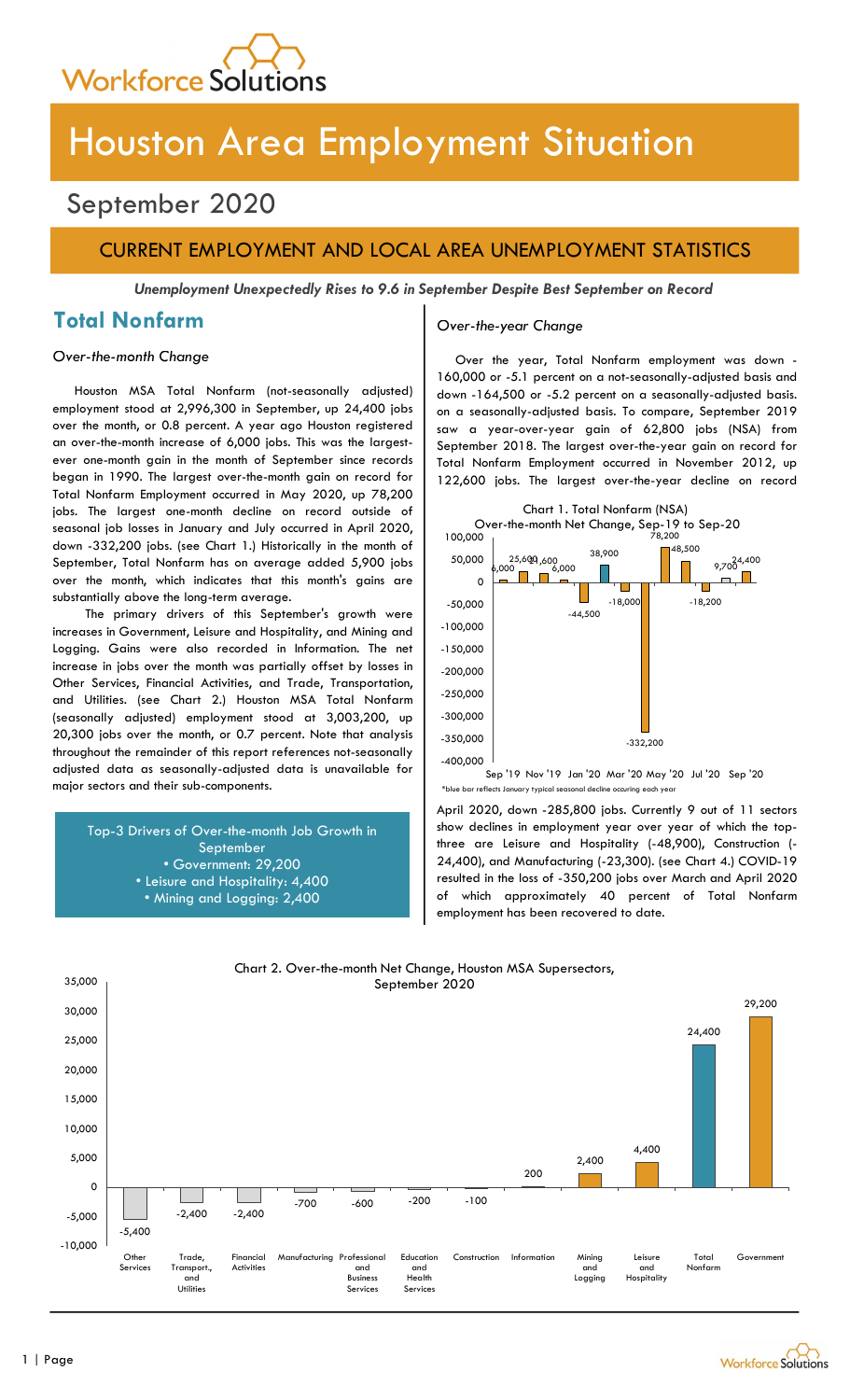### Houston Area Employment Situation

September 2020

#### Previous Month's Revisions

Total Nonfarm employment was revised upward by 4,400 jobs for a July to August larger net gain of 9,700 compared to an original estimate of 5,300 jobs. An upward revision of +3,900 jobs in Education and Health Services was the largest contributor followed by Leisure and Hospitality (+1,100) and Mining and Logging (+1,000). Downward revisions in Other Services (-700), Financial Activities (-600), and Manufacturing (- 600) provided a partial offset of the overall upward revision to Total Nonfarm employment. (see Chart 5.)

Top-3 Drivers of Over-the-year Job Loss in September • Leisure and Hospitality: -48,900 • Construction: -24,400 • Manufacturing: -23,300





#### Chart 4. Over-the-year Net Change, Houston MSA Supersectors, September 2019 to September 2020



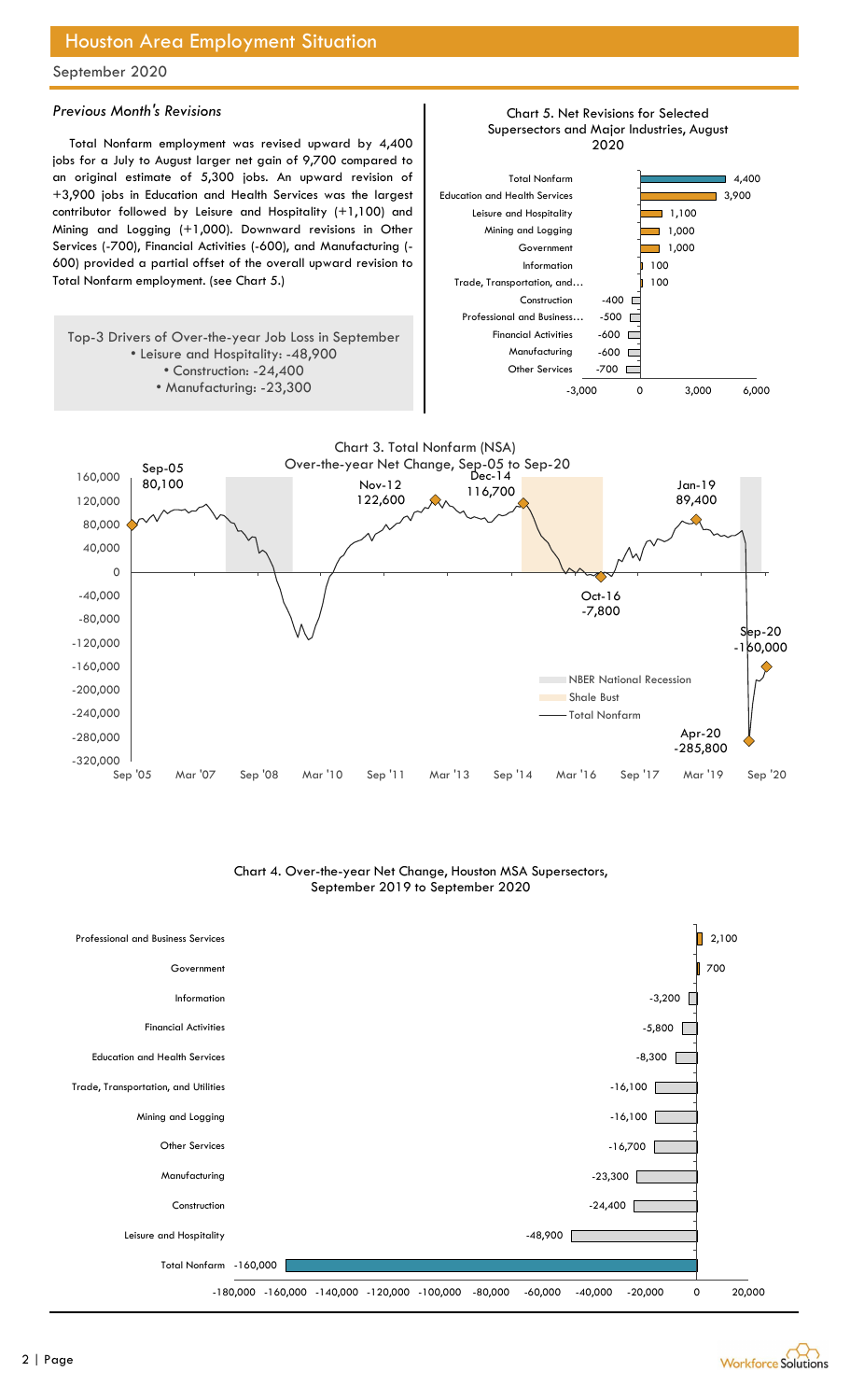### GAINING INDUSTRY HIGHLIGHTS

### Government

#### Over-the-month Change

Government was the largest gaining sector over the month up 29,200 jobs, or 7.6 percent. (see Chart 6.) This was the largestever one-month gain in the month of September since records began in 1990. The largest over-the-month gain on record for this sector occurred in September 2020, up 29,200 jobs. The largest one-month decline on record occurred in April 2020, down -11,500 jobs. Historically in the month of September, Government has added an average of 15,100 jobs over the month, which indicates that this month's gains are substantially above the long-term average. Due to the inclusion of public primary, secondary, and postsecondary schools, Government employment tends to rise sharply in September with the start of the academic year. Local Government was the largest contributor to the overall sector's increase, up 23,800 jobs over the month. The second-largest contributor was State Government, which added 4,300 jobs from August to September. Lastly, Federal Government contributed, 1,100 jobs. Government employment was revised upward by 1,000 jobs for a July to August larger net gain of 1,300 compared to an original

#### compared to an original estimate of 300 jobs.



#### Over-the-year Change

Year over year, Government was up 700 jobs, or 0.2 percent. (see Chart 7.) Among sectors currently showing growth, this sector is the second-fastest growing in percentage terms across the Houston area. Furthermore, 25.0 percent of total (gross) jobs added across the region over the past year can be attributed to Government. The largest over-the-year gain on record for this sector occurred in May 2010, up 19,100 jobs. The largest over-the-year decline on record occurred in January 2012, down -17,100 jobs. Federal Government was the largest contributor to the overall sector's increase, up 5,800 jobs over the year. One component industry that provided a partial offset was Local Government, which lost -2,000 jobs from September a year ago. Lastly, State Government offset a portion of the sector's gains with a loss of -3,100 jobs. Since shedding -10,100 jobs over March and April 2020 due to the impact of COVID-19, this sector continues to post losses resulting in total employment that remains 0 percent below levels reported in



The Government sector consists of establishments of federal, state, and local government agencies that administer, oversee, and manage public programs and have executive, legislative, or judicial authority over other institutions within a given area that are not performed by private establishments. For MSA data, this includes public education but excludes healthcare. Of the three main component industries, Local Government accounts for the majority of the sector's employment at 71 percent. (see Chart 8.)



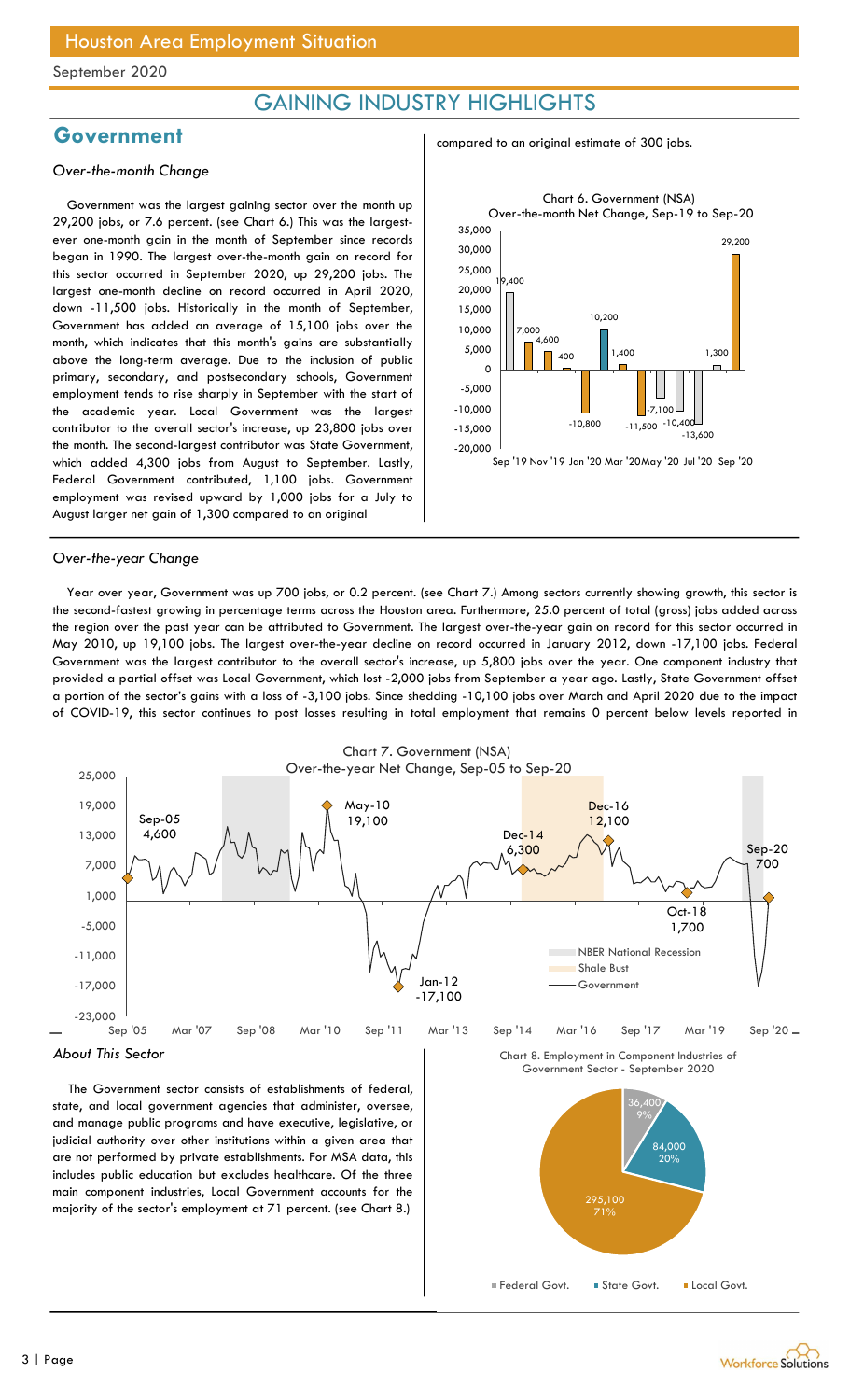### GAINING INDUSTRY HIGHLIGHTS

### Leisure and Hospitality

#### Over-the-month Change

Leisure and Hospitality was the second-largest gaining sector over the month up 4,400 jobs, or 1.6 percent. (see Chart 9.) This was the largest-ever one-month gain in the month of September since records began in 1990. The largest over-the-month gain on record for this sector occurred in May 2020, up 46,100 jobs. The largest one-month decline on record occurred in April 2020, down -120,600 jobs. Historically in the month of September, Leisure and Hospitality has lost an average of -3,800 jobs over the month, which indicates that this month's gains are substantially in contrast to the long-term average decline. Job losses are typical in September in this sector however the continued rebound post COVID-19 business closures resulted in gains this September. Accommodation and Food Services was the largest contributor to the overall sector's increase, up 6,100 jobs over the month. One component industry that provided a partial offset was Arts, Entertainment, and Recreation, which lost -1,700 jobs from August to September. Leisure and Hospitality employment was revised upward by 1,100 jobs for a July to August larger net gain of 1,300 compared to an original



#### Over-the-year Change

Year over year, Leisure and Hospitality was down -48,900 jobs, or -14.6 percent. (see Chart 10.) This was the largest-ever yearover-year decline in the month of September since records began in 1990. Among sectors currently contracting, this sector is the second-fastest declining in percentage terms across the Houston area. Furthermore, 30.0 percent of total (gross) jobs lost across the region over the past year can be attributed to Leisure and Hospitality. The largest over-the-year gain on record for this sector occurred in January 2016, up 17,200 jobs. The largest over-the-year decline on record occurred in April 2020, down -121,000 jobs. Accommodation and Food Services was the largest contributor to the overall sector's decline, down -35,200 jobs over the year. The second-largest declining contributor was Arts, Entertainment, and Recreation, which lost -13,700 jobs from September a year ago. Since shedding -128,900 jobs over March and April 2020 due to the impact of COVID-19, this sector has recovered approximately 60 percent of jobs lost as of September. Leisure and Hospitality's share of Houston area Total Nonfarm Employment has fallen from 10.6 percent to 9.5 percent over the past year.



#### About This Sector

The Leisure and Hospitality sector is composed of establishments that produce and promote in live performances, events, of exhibits of historical, cultural, or educational interest or related to recreation or hobbies intended for public viewing; and provide customers with lodging and/or meals and beverages for immediate consumption. Of the two main component industries, Accommodation and Food Services accounts for the majority of the sector's employment at 91 percent. (see Chart 11.)



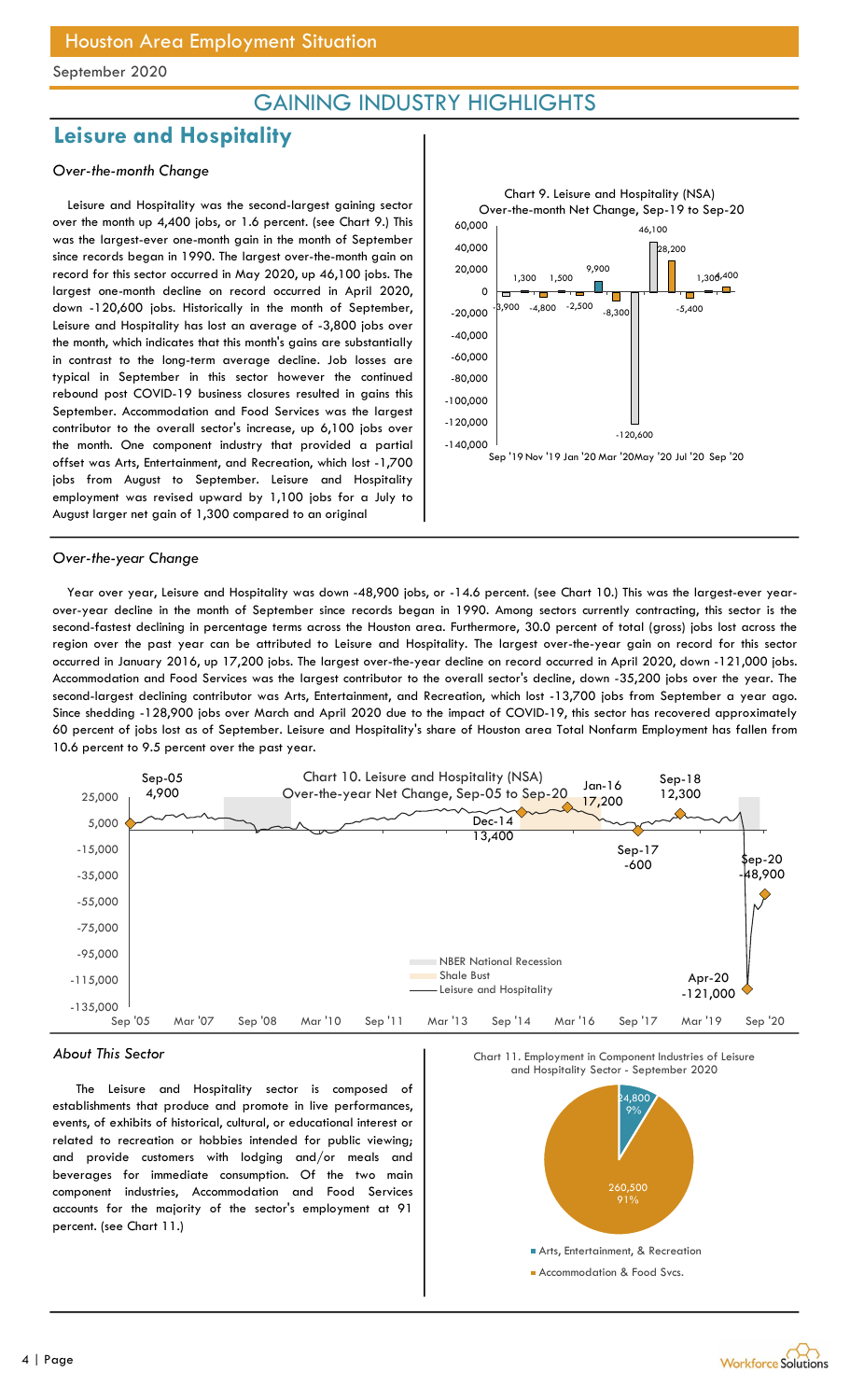### GAINING INDUSTRY HIGHLIGHTS

### Mining and Logging

#### Over-the-month Change

Mining and Logging was the third-largest gaining sector over the month up 2,400 jobs, or 3.9 percent. (see Chart 12.) This was the largest-ever one-month gain in the month of September since records began in 1990. The largest over-the-month gain on record for this sector occurred in June 2011, up 2,800 jobs. The largest one-month decline on record occurred in April 2020, down -8,600 jobs. Historically in the month of September, Mining and Logging has lost an average of -300 jobs over the month, which indicates that this month's gains are substantially in contrast to the long-term average decline. Job losses are typically recorded in September of each year with only a handful of exceptions in the history of the series. Support Activities for Mining was the largest contributor to the overall sector's increase, up 2,000 jobs over the month. The second-largest contributor was Other Mining and Logging Undefined, which added 500 jobs from August to September. Lastly, Oil and Gas Extraction offset a portion of the sector's gains with a loss of - 100 jobs. Mining and Logging employment was revised upward by 1,000 jobs for a July to August complete erasure of losses

losses resulting in a net gain of 300 compared to an original estimate of -700 jobs.



#### Over-the-year Change

Year over year, Mining and Logging was down -16,100 jobs, or -20.3 percent. (see Chart 13.) Among sectors currently contracting, this sector is the fastest declining in percentage terms across the Houston area. The largest over-the-year gain on record for this sector occurred in December 2011, up 11,900 jobs. The largest over-the-year decline on record occurred in January 2016, down -21,800 jobs. Support Activities for Mining was the largest contributor to the overall sector's decline, down -12,400 jobs over the year. The second-largest declining contributor was Oil and Gas Extraction, which lost -4,100 jobs from September a year ago. Lastly, Other Mining and Logging Undefined offset a portion of the sector's losses with a gain of 400 jobs. Since shedding -8,500 jobs over March and April 2020 due to the impact of COVID-19, this sector continues to post losses resulting in total employment that remains -20 percent below levels reported in February 2020. Mining and Logging's share of Houston area Total Nonfarm Employment has fallen from 2.5 percent to 2.1 percent over the past year.



#### About This Sector

The Mining and Logging sector comprises establishments extracting naturally occurring minerals such as coal and ores; liquid minerals, such as crude petroleum and natural gas; and timber. Of the three main component industries, Oil and Gas Extraction accounts for a slight majority of the sector's employment at just over 52 percent. (see Chart 14.) Across the Houston MSA, the concentration of jobs in the overall Mining and Logging sector is 4.8 times the national average, due to the region's role as a global hub for the oil and gas industry.



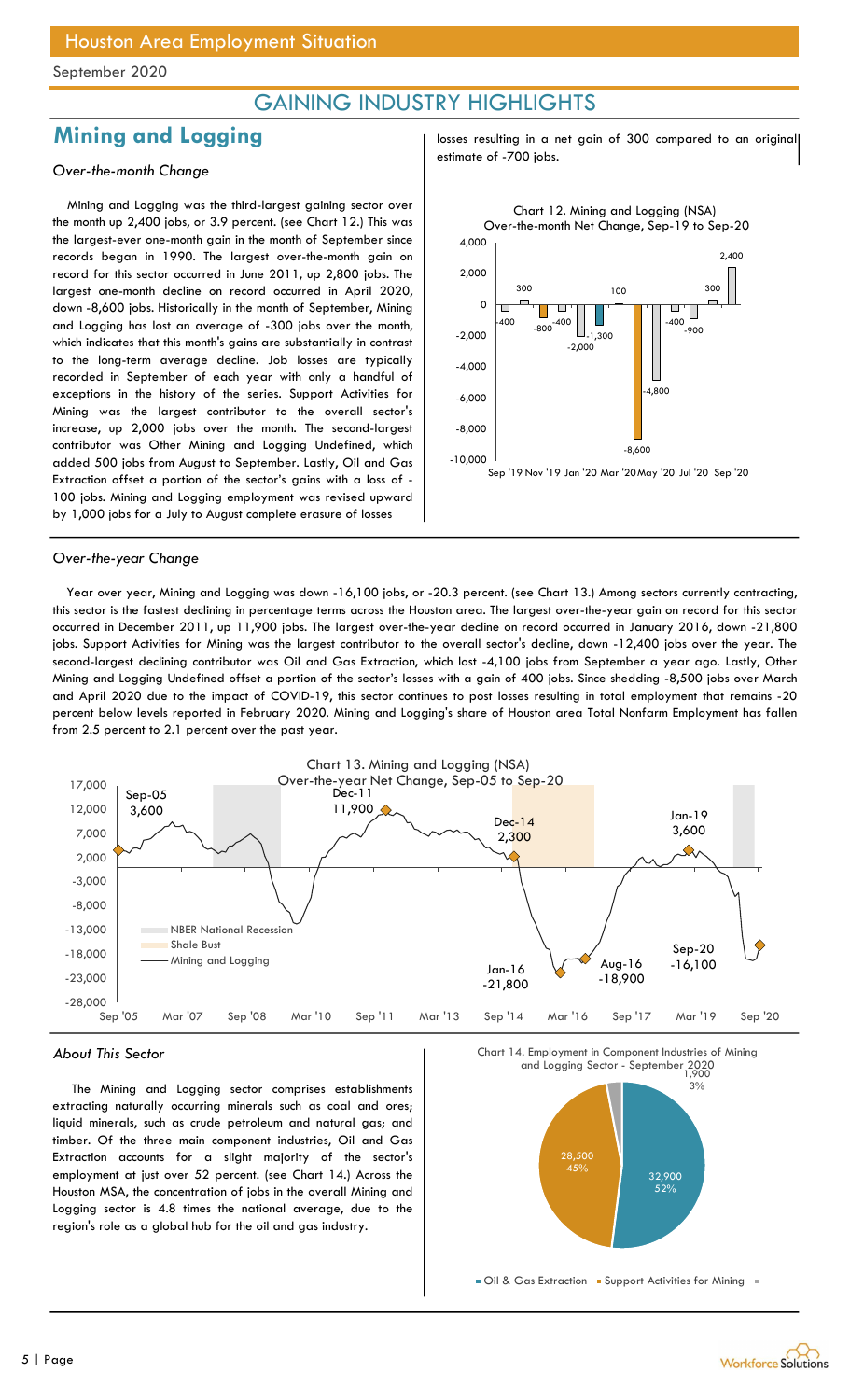### GAINING INDUSTRY HIGHLIGHTS

### **Information**

#### Over-the-month Change

Information also saw an increase over the month up 200 jobs, or 0.7 percent. (see Chart 15.) This was the largest-ever onemonth gain in the month of September since records began in 1990. The largest over-the-month gain on record for this sector occurred in July 1994, up 1,500 jobs. The largest one-month decline on record occurred in April 2020, down -3,100 jobs. Historically in the month of September, Information has lost an average of -300 jobs over the month, which indicates that this month's gains are substantially in contrast to the long-term average decline. Other Information Undefined was the largest contributor to the overall sector's increase, up 200 jobs over the month. One component industry, Telecommunications, saw no change from August to September. Information employment was revised upward by 100 jobs for a July to August smaller net loss of -500 compared to an original estimate of -600 jobs.



#### Over-the-year Change

Year over year, Information was down -3,200 jobs, or -9.9 percent. (see Chart 16.) The largest over-the-year gain on record for this sector occurred in June 1997, up 4,600 jobs. The largest over-the-year decline on record occurred in April 2002, down -7,000 jobs. Other Information Undefined was the largest contributor to the overall sector's decline, down -1,800 jobs over the year. The second-largest declining contributor was Telecommunications, which lost -1,400 jobs from September a year ago. Since shedding - 3,100 jobs over March and April 2020 due to the impact of COVID-19, this sector continues to post losses resulting in total employment that remains -10 percent below levels reported in February 2020.



#### About This Sector

The Information sector engages in distribution and production of information and cultural products, e.g. traditional and online news publishing; software publishing; the motion picture and sound recording; TV broadcasting; and telecommunications. Of the two main component industries, Other Information Undefined accounts for the majority of the sector's employment at 57 percent. (see Chart 17.) Across the Houston MSA, the concentration of jobs in the overall Information sector is 47 percent less than the national average.



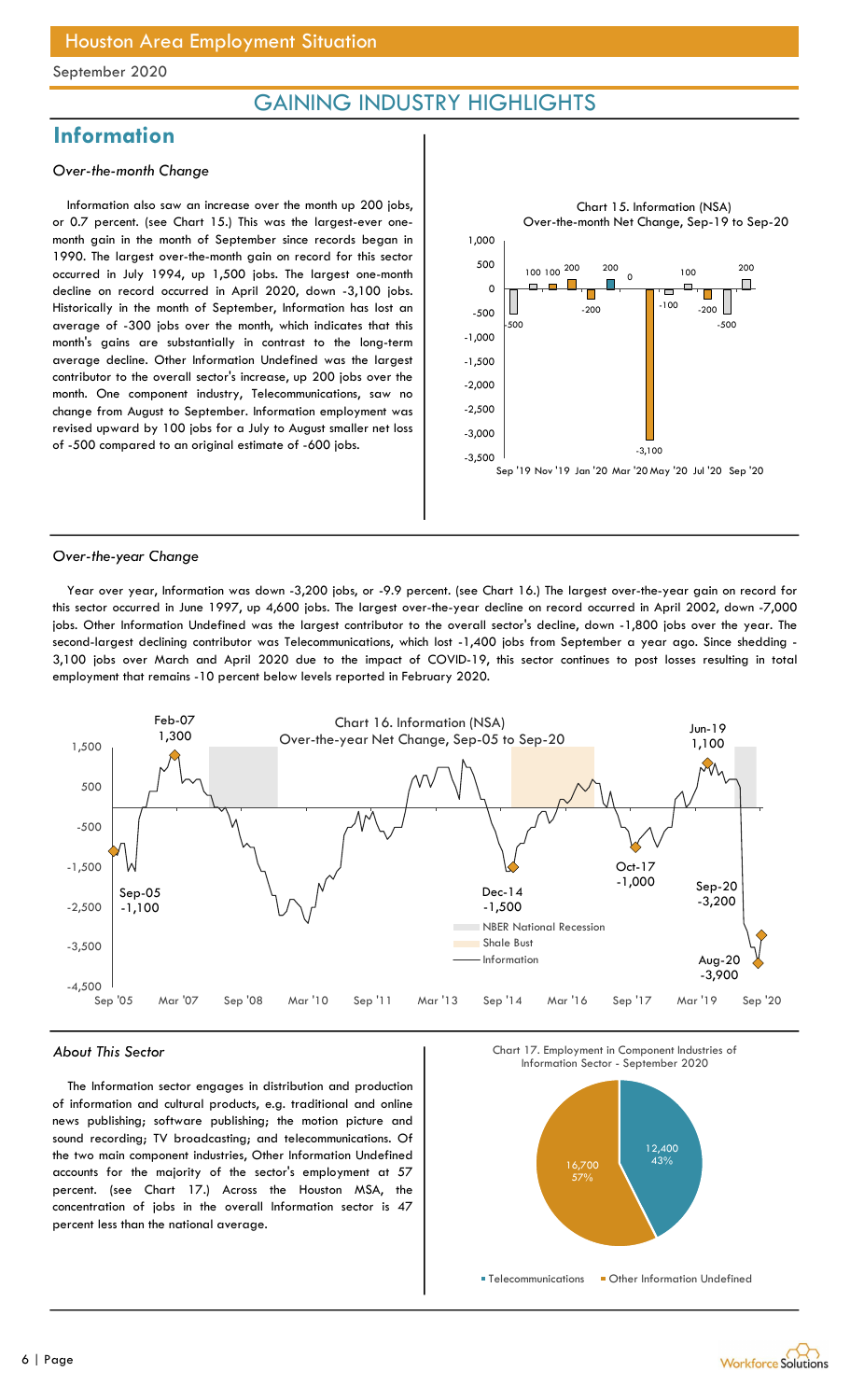### DECLINING INDUSTRY HIGHLIGHTS

### **Other Services**

#### Over-the-month Change

Other Services was the largest declining sector over the month down -5,400 jobs, or -5.2 percent. (see Chart 18.) This was the largest-ever one-month decline in the month of September since records began in 1990. The largest over-the-month gain on record for this sector occurred in June 2020, up 6,600 jobs. The largest one-month decline on record occurred in April 2020, down -28,500 jobs. Historically in the month of September, Other Services has lost an average of -2,400 jobs over the month, which indicates that this month's losses are substantially larger than the long-term average decline. Job losses are typically recorded in September of each year with few exceptions. NOTE: No subsector is published at the MSA level by the CES survey. See below for additional information. Other Services employment was revised downward by -700 jobs for a July to August smaller net gain of 3,800 compared to an original estimate of 4,500 jobs.



#### Over-the-year Change

Year over year, Other Services was down -16,700 jobs, or -14.5 percent. (see Chart 19.) This was the largest-ever year-over-year decline in the month of September since records began in 1990. The largest over-the-year gain on record for this sector occurred in March 2020, up 5,900 jobs. The largest over-the-year decline on record occurred in May 2020, down -25,100 jobs. 0 Since shedding -27,400 jobs over March and April 2020 due to the impact of COVID-19, this sector has recovered approximately 20 percent of jobs lost as of September.



#### About This Sector

Other Services (ex. Government) comprises establishments not classified elsewhere such as equipment and machinery repair, religious activities, grantmaking, advocacy, dry-cleaning, and personal care services. Of the three main component industries, Personal and Laundry Services accounts for a plurality of the sector's employment at 48 percent as a subsector where selfemployment is prevalent (sources: Census Non Employer Statistics and BLS QCEW). (see Chart 20.) Across the Houston MSA, the concentration of jobs in the overall Other Services sector is 14 percent less than the national average.

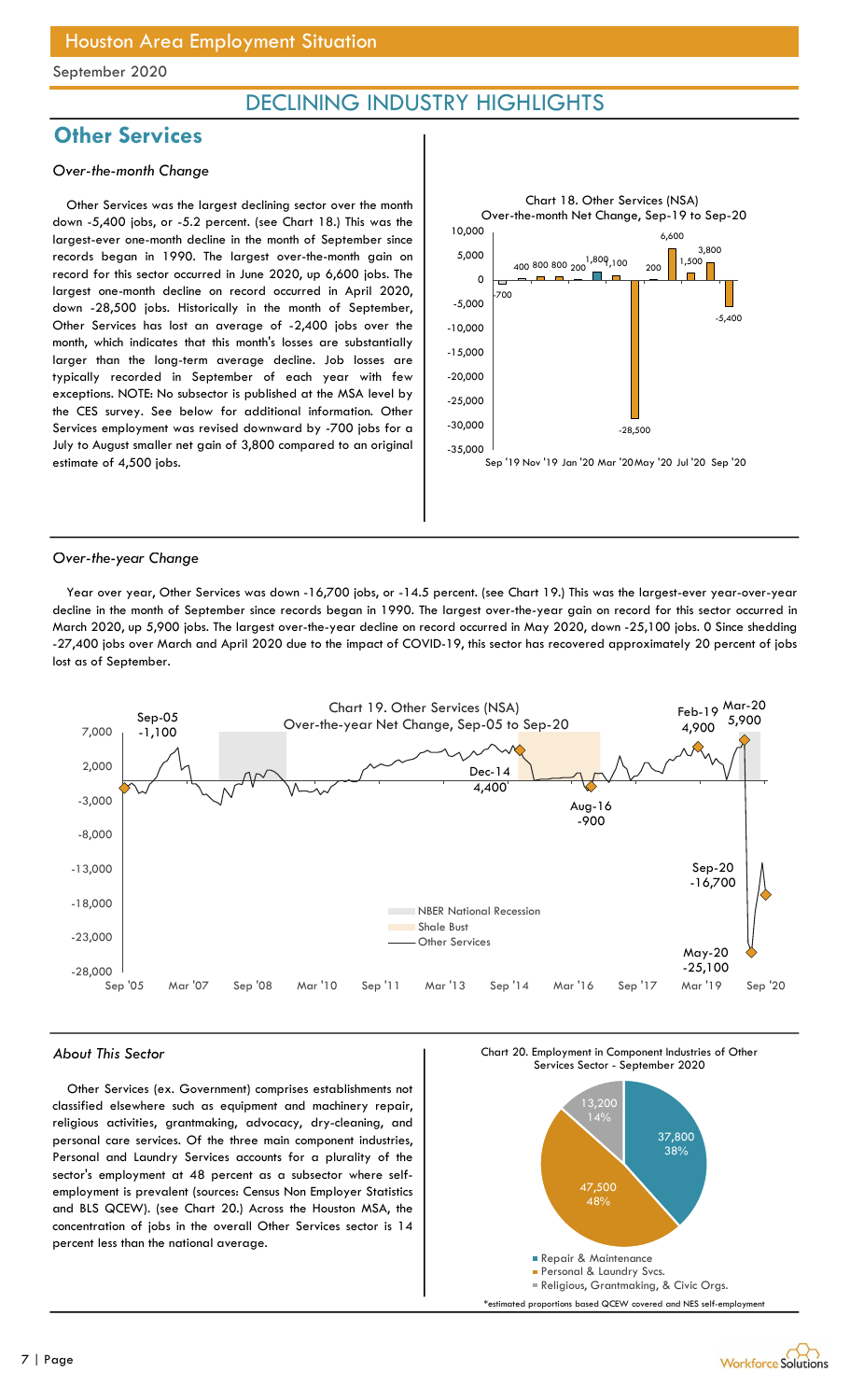### DECLINING INDUSTRY HIGHLIGHTS

### Financial Activities

#### Over-the-month Change

Financial Activities was the second-largest declining sector over the month down -2,400 jobs, or -1.5 percent. (see Chart 21.) This was the largest-ever one-month decline in the month of September since records began in 1990. The largest over-themonth gain on record for this sector occurred in October 2017, up 2,000 jobs. The largest one-month decline on record occurred in April 2020, down -5,200 jobs. Historically in the month of September, Financial Activities has lost an average of -500 jobs over the month, which indicates that this month's losses are substantially larger than the long-term average decline. Real Estate and Rental and Leasing was the largest contributor to the overall sector's decline, down -1,700 jobs over the month. The second-largest declining contributor was \_E\_Finance and Insurance, which lost -700 jobs from August to September. Financial Activities employment was revised downward by -600 jobs for a July to August complete erasure of gains leaving a net loss of -500 compared to an original estimate of 100 jobs.



#### Over-the-year Change

Year over year, Financial Activities was down -5,800 jobs, or -3.5 percent. (see Chart 22.) This was the largest-ever year-overyear decline in the month of September since records began in 1990. The largest over-the-year gain on record for this sector occurred in September 1998, up 9,000 jobs. The largest over-the-year decline on record occurred in August 2009, down -6,300 jobs. Real Estate and Rental and Leasing was the largest contributor to the overall sector's decline, down -5,500 jobs over the year. The secondlargest declining contributor was Finance and Insurance, which lost -300 jobs from September a year ago. Since shedding -5,400 jobs over March and April 2020 due to the impact of COVID-19, this sector continues to post losses resulting in total employment that remains 0 percent below levels reported in February 2020. Financial Activities's share of Houston area Total Nonfarm Employment has remained constant at 5.3 percent over the past year.



#### About This Sector

The Financial Activities sector engages in renting, leasing, or allowing use of assets, and financial transactions such as creation, liquidation, or change in ownership of financial assets, underwriting of insurance, and annuities. Of the two main component industries, Finance and Insurance accounts for the majority of the sector's employment at 64 percent. (see Chart 23.)



**Real Estate & Rental & Leasing Finance & Insurance** 

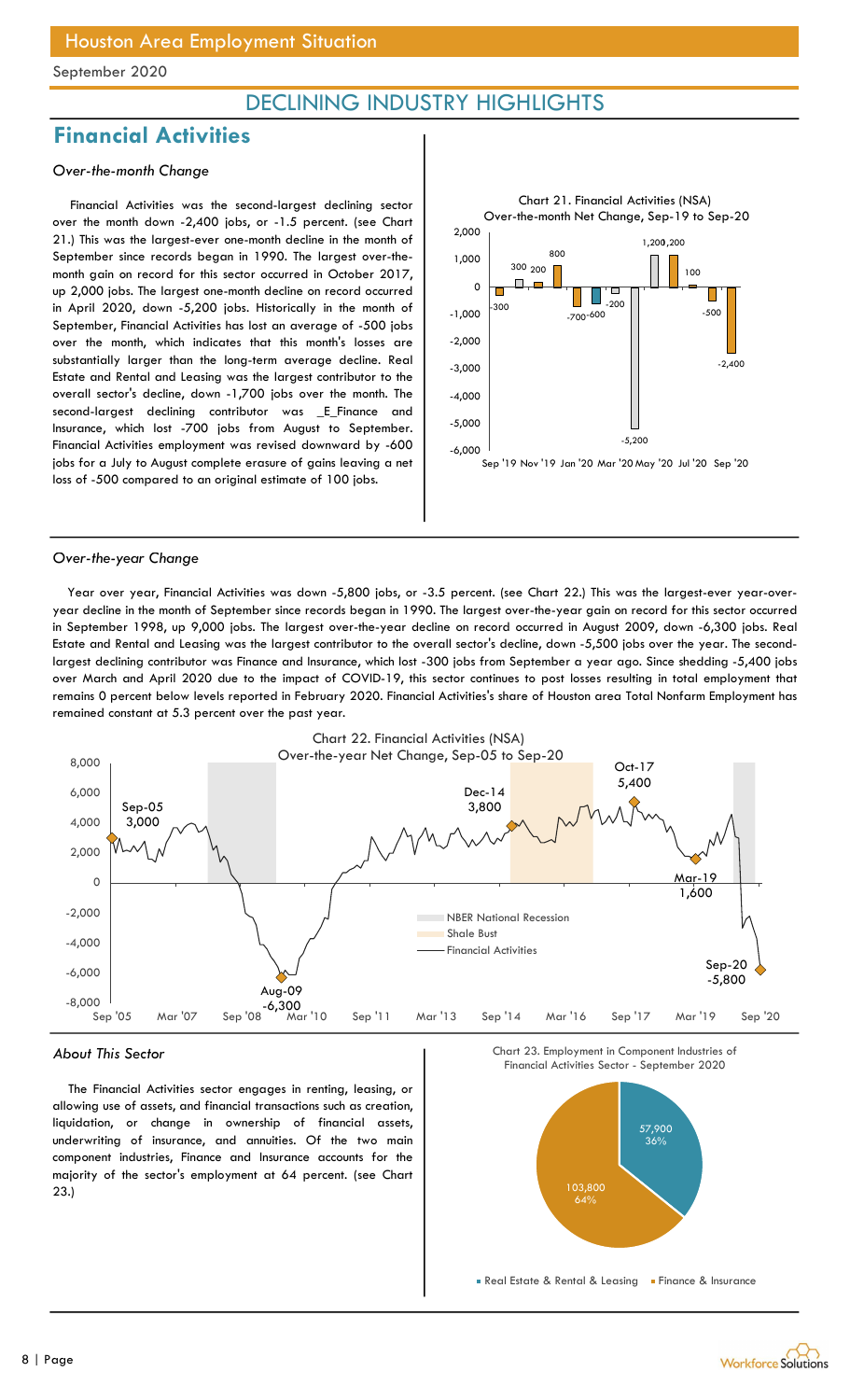### DECLINING INDUSTRY HIGHLIGHTS

### Trade, Transportation, and Utilities

#### Over-the-month Change

Trade, Transportation, and Utilities was the third-largest declining sector over the month down -2,400 jobs, or -0.4 percent. (see Chart 24.) The largest over-the-month gain on record for this sector occurred in November 2019, up 15,300 jobs. The largest one-month decline on record occurred in April 2020, down -45,800 jobs. Historically in the month of September, Trade, Transportation, and Utilities has lost an average of -2,200 jobs over the month, which indicates that this month's losses are on par with larger than the long-term average decline. September is typically a month of job losses for this sector driven by declines in Retail as many workers return to school in fall. Wholesale Trade was the largest contributor to the overall sector's decline, down -2,200 jobs over the month. The second-largest declining contributor was Retail Trade, which lost - 1,300 jobs from August to September. Lastly, Transportation, Warehousing, and Utilities offset a portion of the sector's losses with a gain of 1,100 jobs. Trade, Transportation, and Utilities employment was revised upward by 100 jobs for a July to August larger net gain of 5,200 compared to an original



#### Over-the-year Change

Year over year, Trade, Transportation, and Utilities was down -16,100 jobs, or -2.6 percent. (see Chart 25.) This was the largestever year-over-year decline in the month of September since records began in 1990. The largest over-the-year gain on record for this sector occurred in November 2007, up 23,300 jobs. The largest over-the-year decline on record occurred in April 2020, down - 33,600 jobs. Wholesale Trade was the largest contributor to the overall sector's decline, down -12,800 jobs over the year. The secondlargest declining contributor was Retail Trade, which lost -4,900 jobs from September a year ago. Lastly, Transportation, Warehousing, and Utilities offset a portion of the sector's losses with a gain of 1,600 jobs. Since shedding -48,400 jobs over March and April 2020 due to the impact of COVID-19, this sector has recovered approximately 40 percent of jobs lost as of September. Trade, Transportation, and Utilities's share of Houston area Total Nonfarm Employment has risen from 19.8 percent to 20.3 percent over the past year.



#### About This Sector

The Trade, Transportation, and Utilities sector engages in wholesaling of agriculture, mining, and manufactured goods; retailing of goods in small quantities to the public incl. online; transporting passengers and cargo; warehousing and storage; and providing electricity, natural gas, water, and sewage removal. Of the three main component industries, Retail Trade accounts for a plurality of the sector's employment at 48 percent. (see Chart 26.) Across the Houston MSA, the concentration of jobs in the overall sector is 8 percent higher than the national average, due to a 34-percent higher concentration in Wholesale Trade primarily related to the oil and gas industry.

Chart 26. Employment in Component Industries of Trade,

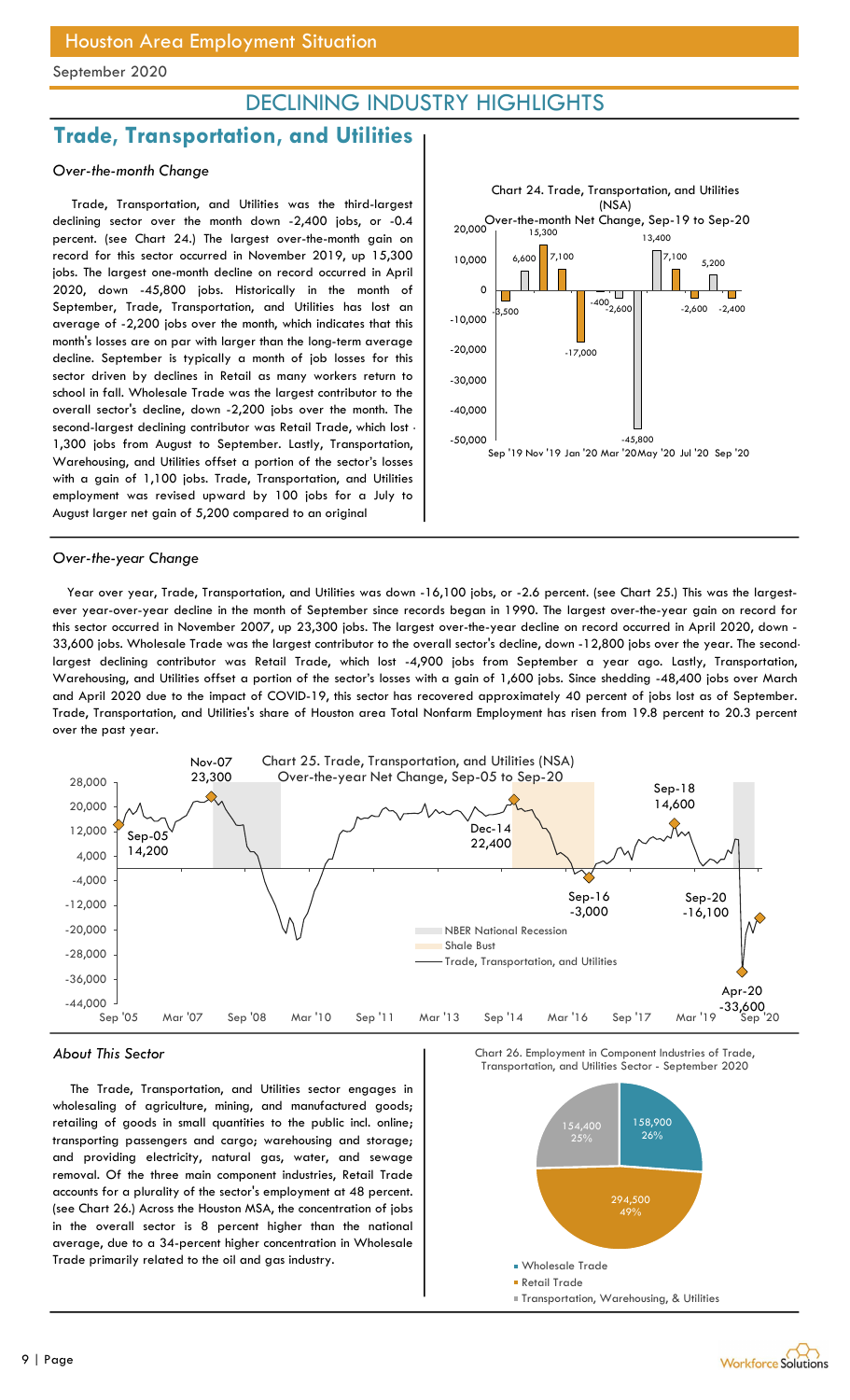### DECLINING INDUSTRY HIGHLIGHTS

### **Manufacturing**

#### Over-the-month Change

Manufacturing also saw a decrease over the month down - 700 jobs, or -0.3 percent. (see Chart 27.) The largest over-themonth gain on record for this sector occurred in May 2020, up 3,700 jobs. The largest one-month decline on record occurred in April 2020, down -11,600 jobs. Historically in the month of September, Manufacturing has lost an average of -400 jobs over the month, which indicates that this month's losses are substantially larger than the long-term average decline. Durable Goods was the largest contributor to the overall sector's decline, down -600 jobs over the month. The second-largest declining contributor was Non-Durable Goods, which lost -100 jobs from August to September. Manufacturing employment was revised downward by -600 jobs for a July to August larger net loss of - 2,100 compared to an original estimate of -1,500 jobs.



#### Over-the-year Change

Year over year, Manufacturing was down -23,300 jobs, or -9.9 percent. (see Chart 28.) Furthermore, 14.3 percent of total (gross) jobs lost across the region over the past year can be attributed to Manufacturing. The largest over-the-year gain on record for this sector occurred in June 2012, up 17,700 jobs. The largest over-the-year decline on record occurred in November 2009, down - 28,800 jobs. Durable Goods was the largest contributor to the overall sector's decline, down -20,100 jobs over the year. The secondlargest declining contributor was Non-Durable Goods, which lost -3,200 jobs from September a year ago. Since shedding -13,300 jobs over March and April 2020 due to the impact of COVID-19, this sector continues to post losses resulting in total employment that remains -10 percent below levels reported in February 2020. Manufacturing's share of Houston area Total Nonfarm Employment has fallen from 7.5 percent to 7.1 percent over the past year.



the mechanical, physical, or chemical transformation of materials, substances, or components into new products. Of the two main component industries, Durable Goods accounts for the majority of the sector's employment at 61 percent. (see Chart 29.) Across the Houston MSA, the concentration of jobs in the overall Manufacturing sector is 18 percent less than the national average.

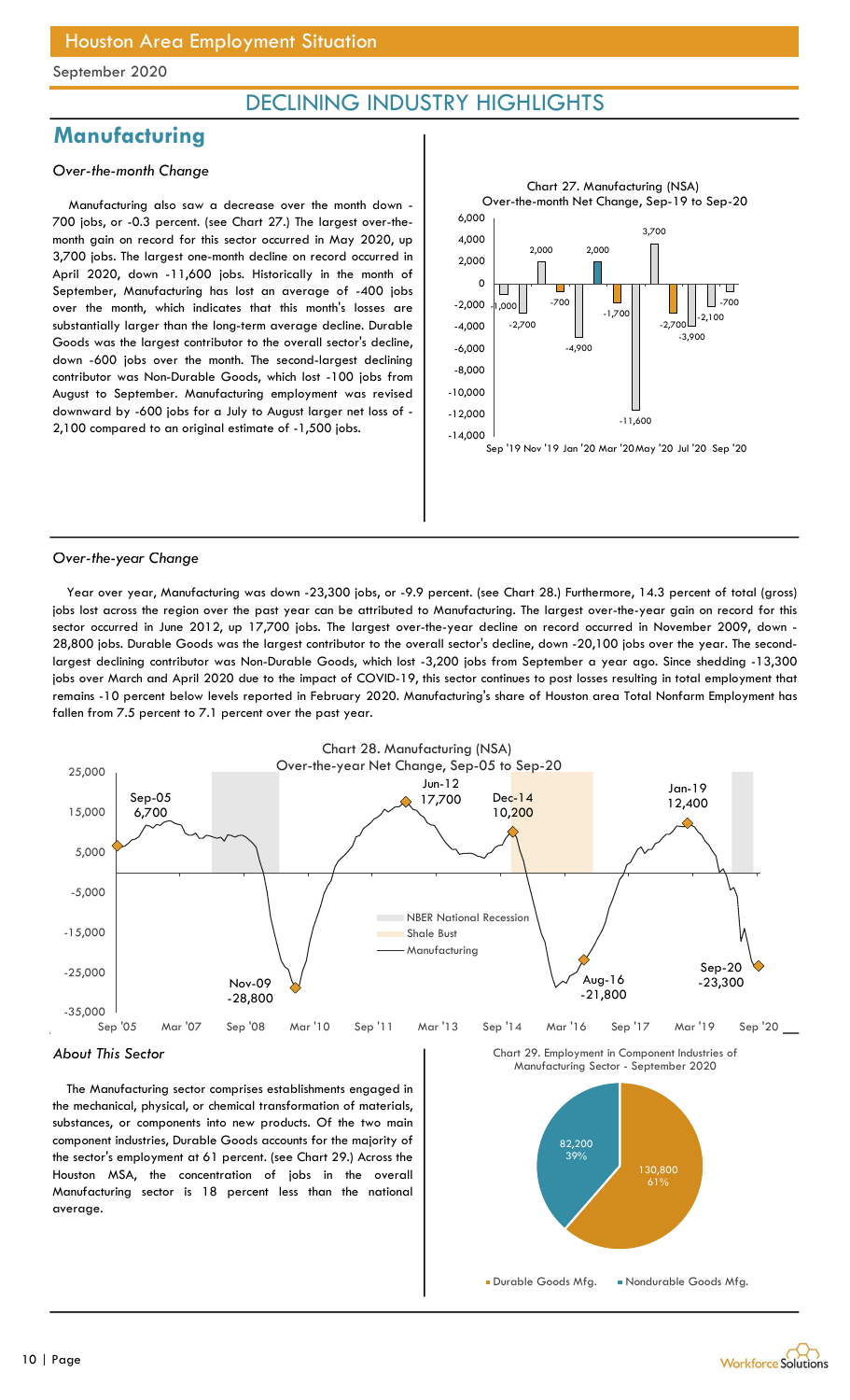### DECLINING INDUSTRY HIGHLIGHTS

### Professional and Business Services

#### Over-the-month Change

Professional and Business Services also saw a decrease over the month down -600 jobs, or -0.1 percent. (see Chart 30.) The largest over-the-month gain on record for this sector occurred in June 2020, up 14,300 jobs. The largest one-month decline on record occurred in April 2020, down -24,700 jobs. Historically in the month of September, Professional and Business Services has lost an average of -1,100 jobs over the month, which indicates that this month's losses are substantially smaller than the longterm average decline. Note that September declines in this sector have occurred roughly two-thirds of the time since 1990, and are not uncommon with all three major component industries occasionally showing seasonal losses. Administrative and Support and Waste Management and Remediation Services was the largest contributor to the overall sector's decline, down -500 jobs over the month. The second-largest declining contributor was Management of Companies and Enterprises, which lost -400 jobs from August to September. Lastly, Professional, Scientific, and Technical Services offset a portion of the sector's losses with a gain of 300 jobs. Professional and Business Services employment



#### Over-the-year Change

Year over year, Professional and Business Services was up 2,100 jobs, or 0.4 percent. (see Chart 31.) Among sectors currently showing growth, this sector is the fastest-growing in percentage terms across the Houston area. Furthermore, 75.0 percent of total (gross) jobs added across the region over the past year can be attributed to Professional and Business Services. The largest over-theyear gain on record for this sector occurred in November 2012, up 30,800 jobs. The largest over-the-year decline on record occurred in October 2009, down -35,100 jobs. Professional, Scientific, and Technical Services was the largest contributor to the overall sector's increase, up 6,700 jobs over the year. One component industry that provided a partial offset was Administrative and Support and Waste Management and Remediation Services, which lost -1,900 jobs from September a year ago. Lastly, Management of Companies and Enterprises offset a portion of the sector's gains with a loss of -2,700 jobs. Since shedding -27,000 jobs over March and April 2020 due to the impact of COVID-19, this sector has recovered approximately 80 percent of jobs lost as of September.



#### About This Sector

The Professional and Business Services sector specializes in professional, scientific, and technical activities; managment of establishments holding equity interests in order to influence management decisions; and office administration, hiring of personnel, security, cleaning, and waste disposal. Of the three main component industries, Professional, Scientific, and Technical Services accounts for a plurality of the sector's employment at 49 percent. (see Chart 32.) Across the Houston MSA, the concentration of jobs in the overall sector is 19 percent higher than the national average, due to a 26-percent higher concentration in Professional, Scientific, and Technical Services serving the oil and gas industry.

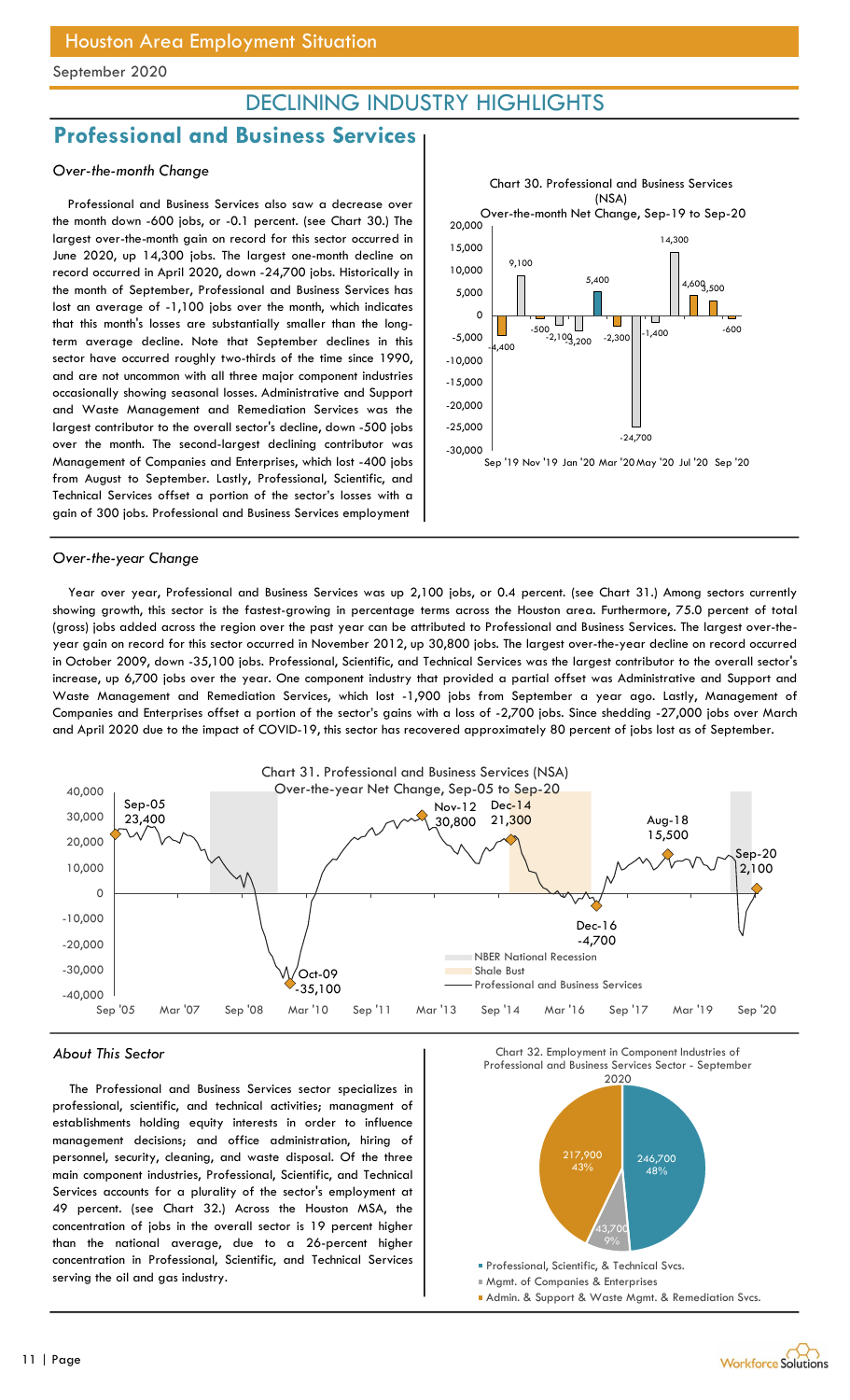### DECLINING INDUSTRY HIGHLIGHTS

### Education and Health Services

#### Over-the-month Change

Education and Health Services also saw a decrease over the month down -200 jobs, or -0.1 percent. (see Chart 33.) The largest over-the-month gain on record for this sector occurred in May 2020, up 19,700 jobs. The largest one-month decline on record occurred in April 2020, down -47,400 jobs. Historically in the month of September, Education and Health Services has added an average of 1,300 jobs over the month, which indicates that this month's losses are substantially in contrast to the longterm average gain. Health Care and Social Assistance was the largest contributor to the overall sector's decline, down -3,400 jobs over the month. One component industry that provided a partial offset was Educational Services, which gained 3,200 jobs from August to September. Education and Health Services employment was revised upward by 3,900 jobs for a July to August smaller net loss of -600 compared to an original estimate of -4,500 jobs.



#### Over-the-year Change

Year over year, Education and Health Services was down -8,300 jobs, or -2.0 percent. (see Chart 34.) This was the largest-ever year-over-year decline in the month of September since records began in 1990. The largest over-the-year gain on record for this sector occurred in March 2015, up 17,600 jobs. The largest over-the-year decline on record occurred in April 2020, down -32,800 jobs. Health Care and Social Assistance was the largest contributor to the overall sector's decline, down -7,900 jobs over the year. The second-largest declining contributor was Educational Services, which lost -400 jobs from September a year ago. Since shedding - 46,800 jobs over March and April 2020 due to the impact of COVID-19, this sector has recovered approximately 60 percent of jobs lost as of September.



#### About This Sector

The Education and Health Services sector provides private education services (i.e. excluding pubicly-funded primary, secondary, and postsecondary institutions) and establishments that provide healthcare and social assistance to individuals. Of the two main component industries, Health Care and Social Assistance accounts for the majority of the sector's employment at 84 percent. (see Chart 35.) Across the Houston MSA, the concentration of jobs in the overall sector is 19 percent less than the national average, despite the high physical concentration of healthcare jobs centered around Texas Medical Center.

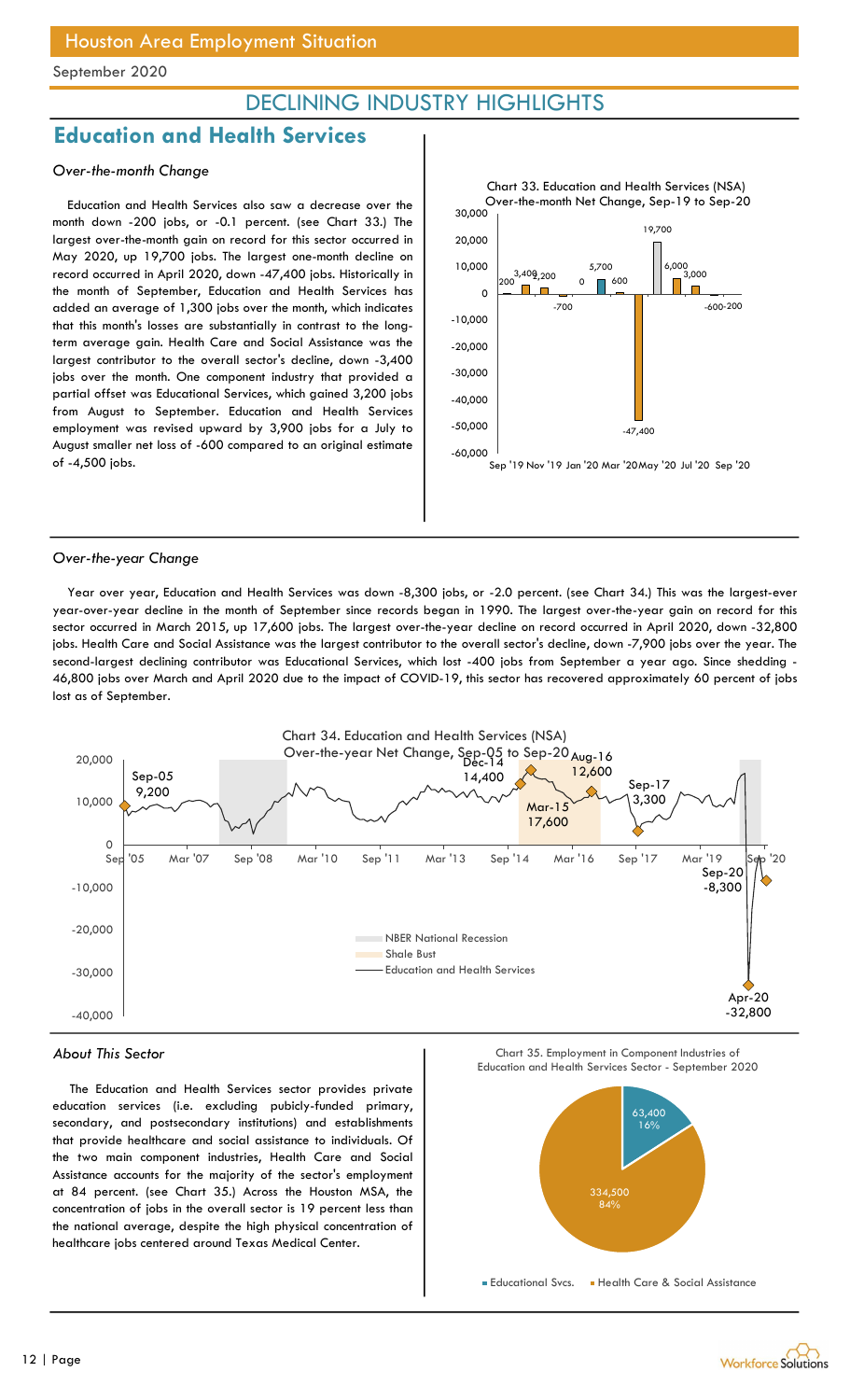### DECLINING INDUSTRY HIGHLIGHTS

### **Construction**

#### Over-the-month Change

Construction also saw a decrease over the month down -100 jobs, or 0.0 percent. (see Chart 36.) The largest over-the-month gain on record for this sector occurred in February 2019, up 7,300 jobs. The largest one-month decline on record occurred in April 2020, down -25,200 jobs. Historically in the month of September, Construction has added an average of 500 jobs over the month, which indicates that this month's losses are substantially in contrast to the long-term average gain. Construction of Buildings was the largest contributor to the overall sector's decline, down -200 jobs over the month. The second-largest declining contributor was Specialty Trade Contractors saw no change over the month. Lastly, Heavy and Civil Engineering Construction offset a portion of the sector's losses with a gain of 100 jobs. Construction employment was revised downward by -400 jobs for a July to August larger net loss of -2,000 compared to an original estimate of -1,600 jobs.



#### Over-the-year Change

Year over year, Construction was down -24,400 jobs, or -10.2 percent. (see Chart 37.) Furthermore, 15.0 percent of total (gross) jobs lost across the region over the past year can be attributed to Construction. The largest over-the-year gain on record for this sector occurred in December 2014, up 19,700 jobs. The largest over-the-year decline on record occurred in November 2009, down - 33,700 jobs. Specialty Trade Contractors was the largest contributor to the overall sector's decline, down -14,500 jobs over the year. The second-largest declining contributor was Heavy and Civil Engineering Construction, which lost -7,000 jobs from September a year ago. Lastly, Construction of Buildings subtracted -2,900 jobs. Since shedding -31,300 jobs over March and April 2020 due to the impact of COVID-19, this sector has recovered approximately 10 percent of jobs lost as of September.



#### About This Sector

The Construction sector comprises establishments engaged in the construction of buildings, infrastructure, site preparation and sub-division, and specialty trades e.g. masonry, painting, and electrical work. Of the three main component industries, Specialty Trade Contractors accounts for a plurality of the sector's employment at 49 percent. (see Chart 38.) Across the Houston MSA, the concentration of jobs in the overall Construction sector is 38 percent higher than the national average, due to 2.5 times more jobs in Heavy and Civil Engineering Construction related to turnaround maintenance of petrochemical facilities.

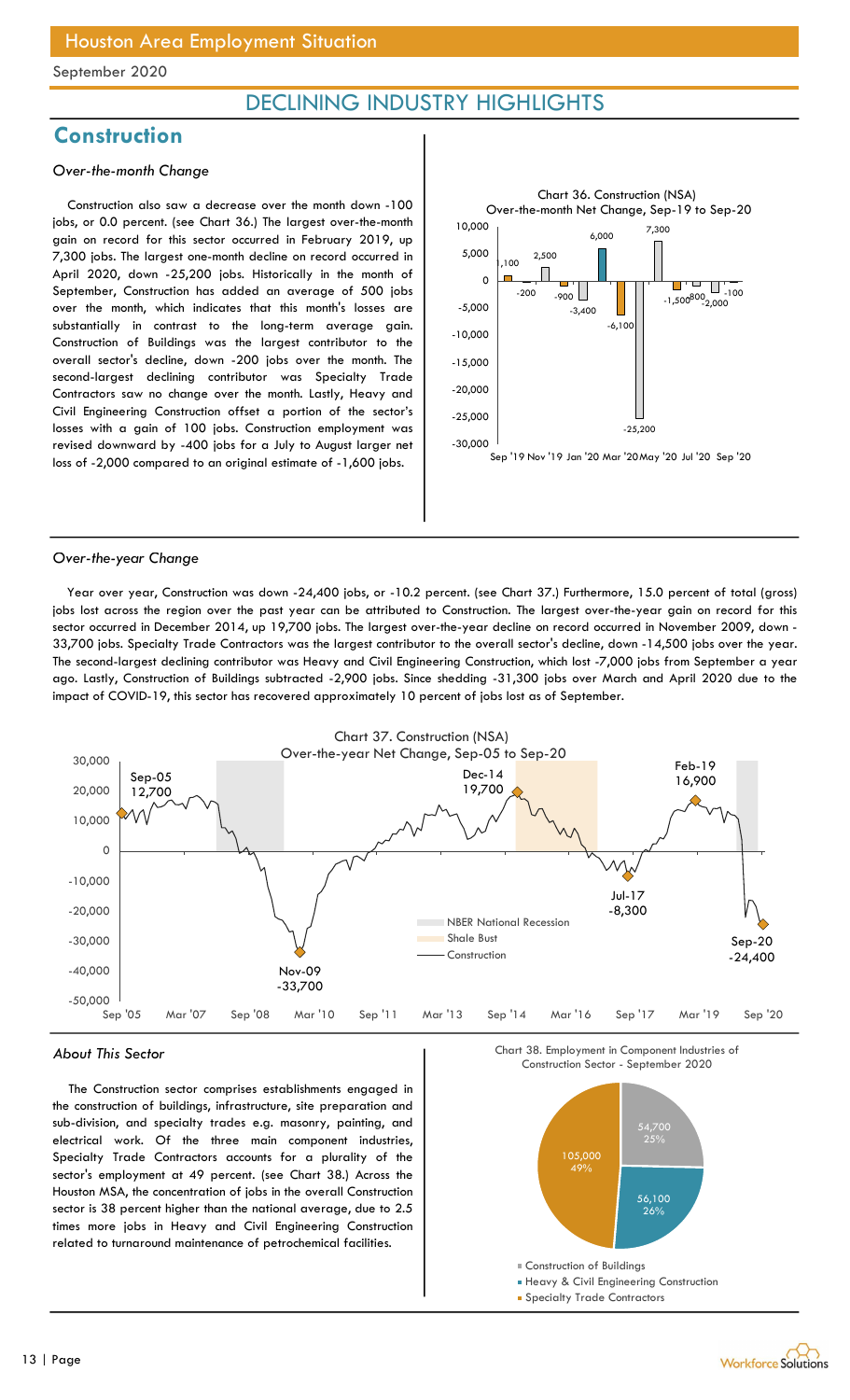### Unemployment Rates

### Not-Seasonally Adjusted

The Houston MSA (not-seasonally-adjusted) unemployment rate stood at 9.6 percent in September, up from August's 8.1 percent and up from 3.7 percent a year ago. This was above the statewide rate of 8.3 percent and above the national rate of 7.7 percent. 335,536 individuals were unemployed in Houston in September, up from August's 284,200 and up from 127,777 in September 2019.





### Seasonally Adjusted

The Houston MSA (seasonally-adjusted) unemployment rate stood at 8.0 percent in August, down from July's 9.4 percent and up from 3.6 percent a year ago. This was above the statewide rate of 6.8 percent and below the national rate of 8.4 percent. 277,826 individuals were unemployed in Houston in August, down from July's 315,341 and up from 123,858 in August 2019.